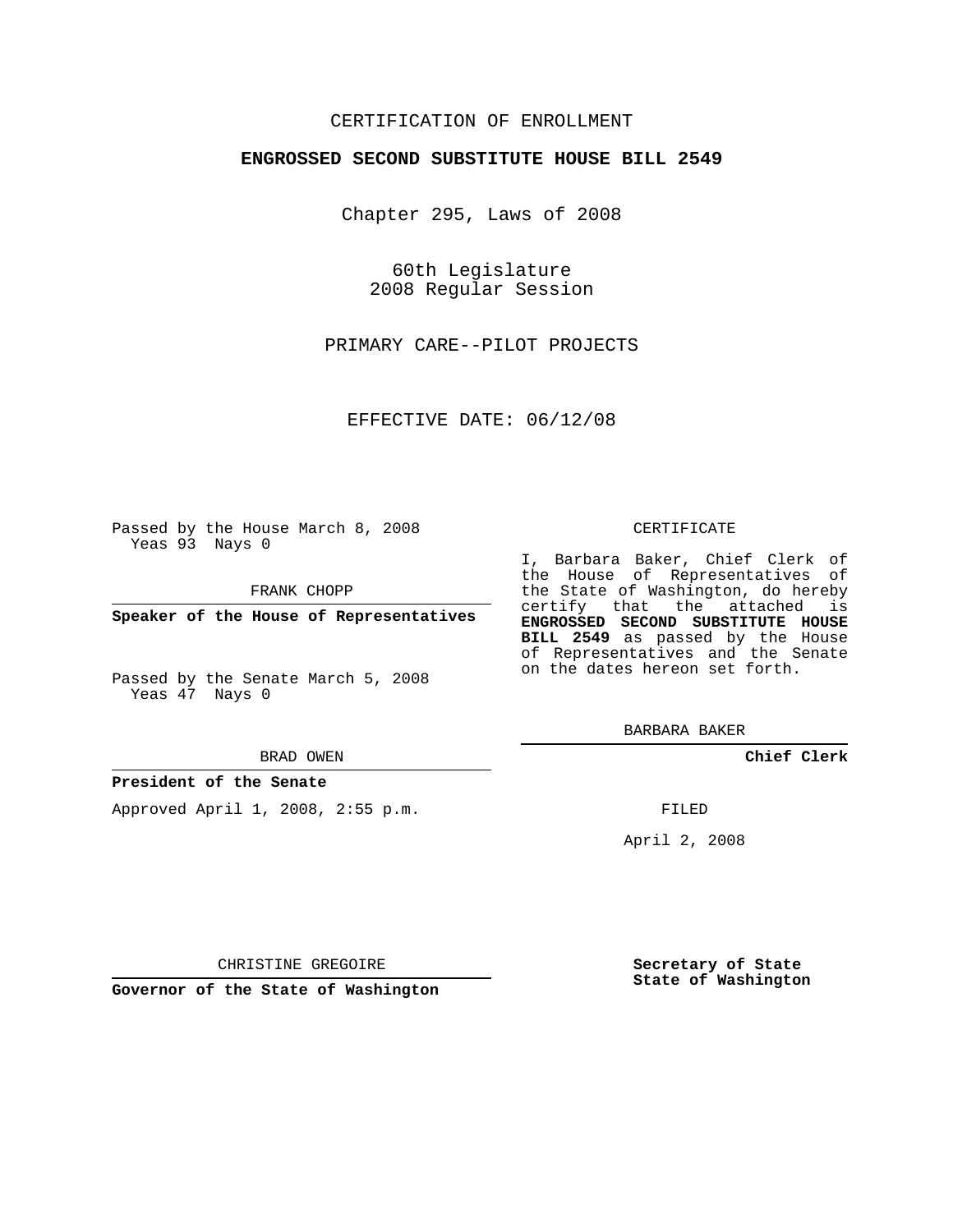# **ENGROSSED SECOND SUBSTITUTE HOUSE BILL 2549** \_\_\_\_\_\_\_\_\_\_\_\_\_\_\_\_\_\_\_\_\_\_\_\_\_\_\_\_\_\_\_\_\_\_\_\_\_\_\_\_\_\_\_\_\_

\_\_\_\_\_\_\_\_\_\_\_\_\_\_\_\_\_\_\_\_\_\_\_\_\_\_\_\_\_\_\_\_\_\_\_\_\_\_\_\_\_\_\_\_\_

AS AMENDED BY THE SENATE

Passed Legislature - 2008 Regular Session

**State of Washington 60th Legislature 2008 Regular Session By** House Appropriations (originally sponsored by Representatives Seaquist, Lantz, Morrell, Liias, Barlow, and Green)

READ FIRST TIME 02/13/08.

 AN ACT Relating to establishing patient-centered primary care pilot projects; creating new sections; and providing an expiration date.

BE IT ENACTED BY THE LEGISLATURE OF THE STATE OF WASHINGTON:

 NEW SECTION. **Sec. 1.** The legislature finds that our primary care system is severely faltering and the number of people choosing primary care as a profession is decreasing dramatically. Primary care providers include family medicine and general internal medicine physicians, pediatricians, naturopathic physicians, advanced registered nurse practitioners, and physician assistants. A strong primary care system has been shown to improve health outcomes and quality and to reduce overall health system costs. To improve the health and well-being of the people in the state of Washington; enhance the recruitment, retention, performance, and satisfaction of primary providers; and control costs, our statewide system of primary care providers needs to be rapidly expanded, improved, and supported, in line with current research and professional innovations.

 The legislature further finds that a medical home can best deliver the patient-centered approach that can manage chronic diseases, address acute illnesses, and provide effective prevention. A medical home is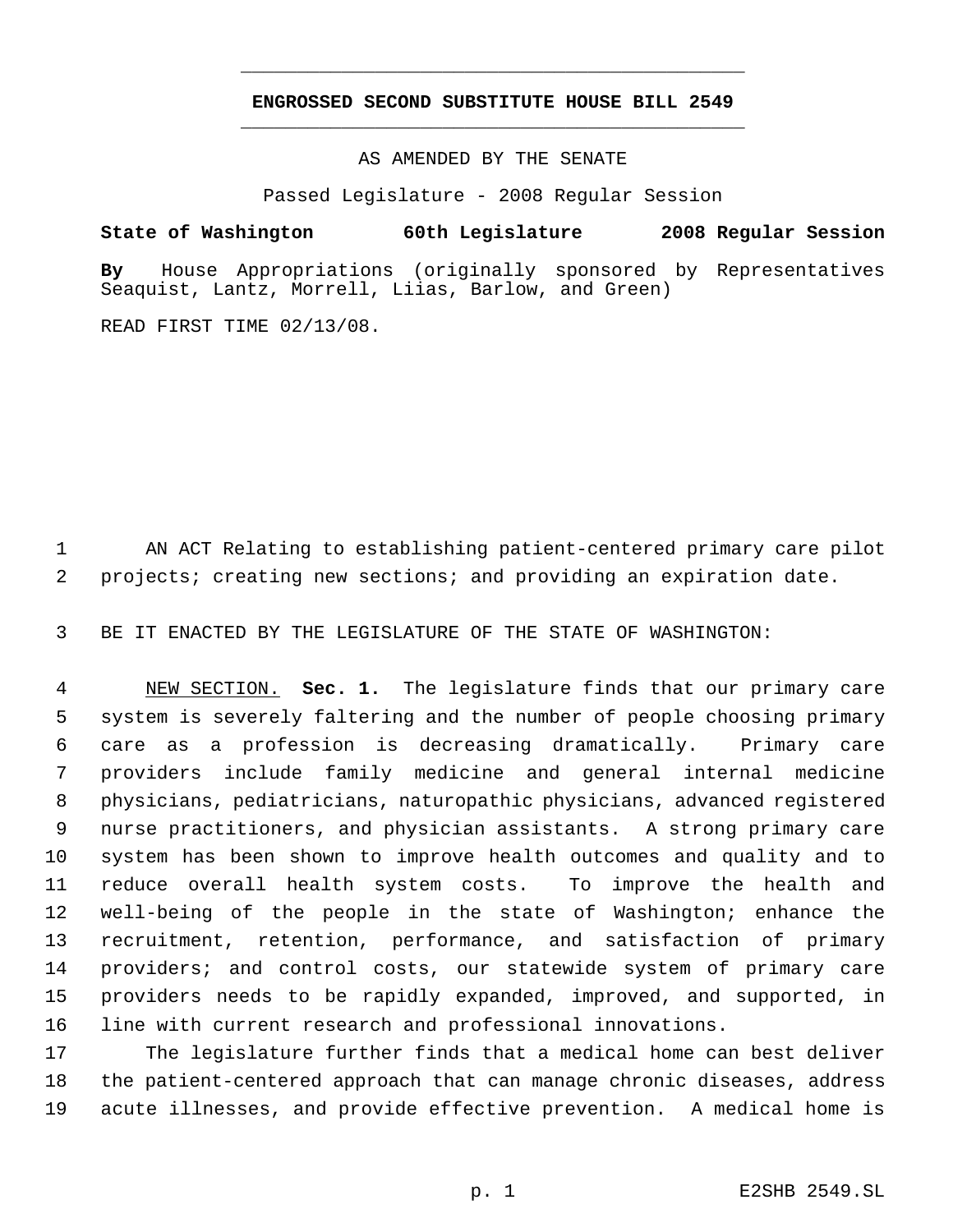a place where health care is accessible and compassionate. It is built on evidence-based strategies with a team approach. Each patient receives medically necessary acute, chronic, prevention, and wellness services, as well as other medically appropriate dental and behavioral services, and community support services, all which are tailored to the individual needs of the patient. Development and maintenance of medical homes require changes in the reimbursement of primary care providers in medical home practices. There is a critical need to identify reimbursement strategies to appropriately finance this model of delivering medical care.

 NEW SECTION. **Sec. 2.** (1) Within funds appropriated for this purpose, and with the goal of catalyzing and providing financial incentives for the rapid expansion of primary care practices that use the medical home model, the department of health shall offer primary care practices an opportunity to participate in a medical home collaborative program, as authorized under RCW 43.70.533. Qualifying primary care practices must be willing and able to adopt and maintain medical home models, as defined by the department of social and health services in its November 2007 report to the legislature concerning implementation of chapter 5, Laws of 2007.

 (2) The collaborative program shall be structured to promote adoption of medical homes in a variety of primary care practice settings throughout the state and consider different populations, geographic locations, including at least one location that would agree to operate extended hours, which could include nights or weekends, and other factors to allow a broad application of medical home adoption, including rural communities and areas that are medically underserved. The collaborative program shall assist primary care practices to implement the medical home requirements and provide the full complement of primary care services as established by the medical home definition in this section. Key goals of the collaborative program are to:

 (a) Develop common and minimal core components to promote a reasonable level of consistency among medical homes in the state;

(b) Allow for standard measurement of outcomes; and

 (c) Promote adoption, and use of the latest techniques in effective and cost-efficient patient-centered integrated health care.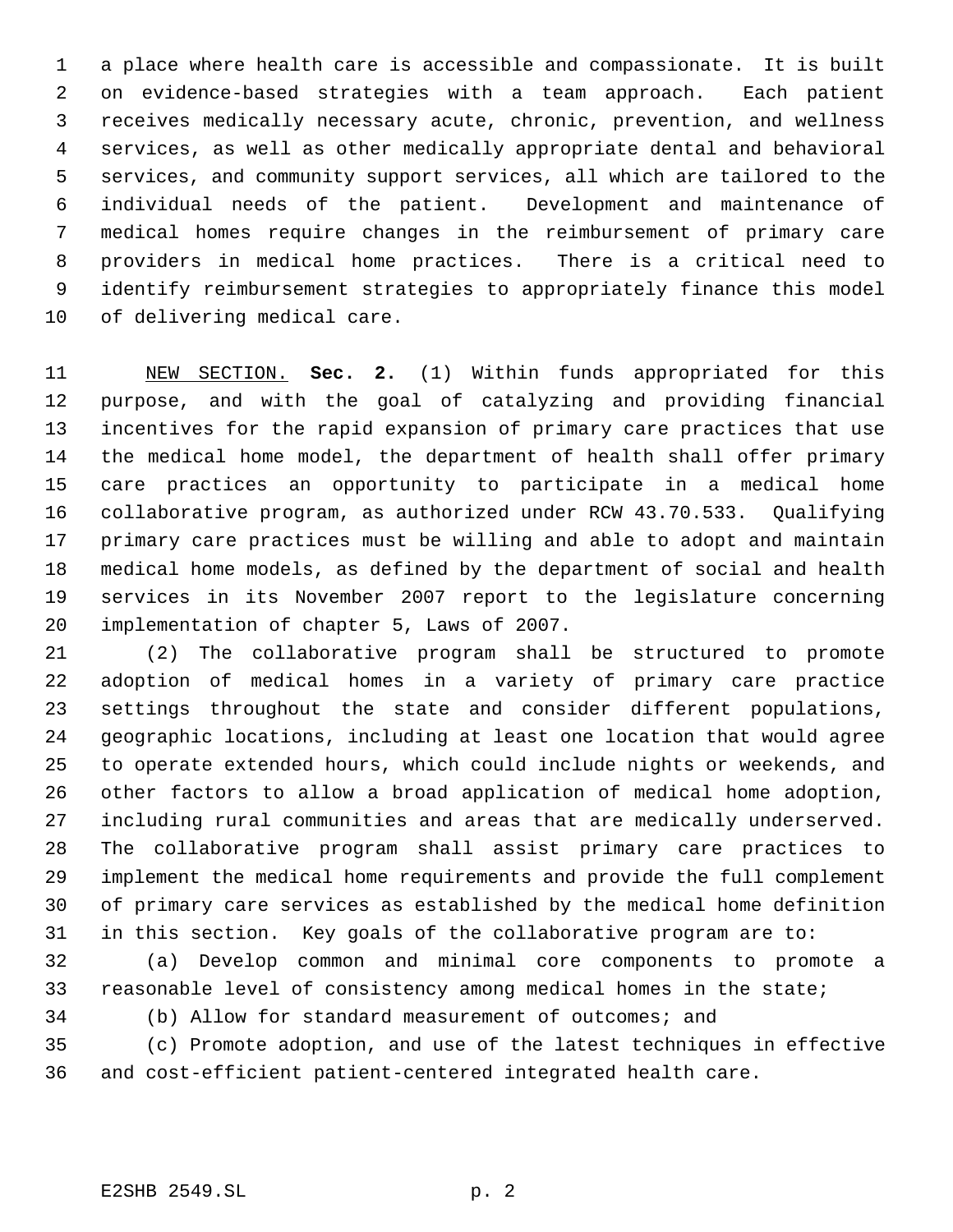Medical home collaborative participants must agree to provide data on patients' experience with the program and health outcome measures. The department of health shall consult with the Puget Sound health alliance and other interested organizations when selecting specific measures to be used by primary care providers participating in the medical home collaborative.

 (3) The medical home collaborative shall be coordinated with the Washington health information collaborative, the health information infrastructure advisory board, and other efforts directed by RCW 41.05.035. If the health care authority makes grants to primary care practices for implementation of health information technology during state fiscal year 2009, it shall make an effort to make these grants to primary care providers participating in the medical home collaborative. (4) The department of health shall issue an annual report to the

 health care committees of the legislature on the progress and outcome of the medical home collaborative. The reports shall include:

 (a) Effectiveness of the collaborative in promoting medical homes and associated health information technology, including an assessment of the rate at which the medical home model is being adopted throughout the state;

 (b) Identification of best practices; an assessment of how the collaborative participants have affected health outcomes, quality of care, utilization of services, cost-efficiencies, and patient satisfaction;

 (c) An assessment of how the pilots improve primary care provider satisfaction and retention; and

 (d) Any additional legislative action that would promote further medical home adoption in primary care settings.

 The first annual report shall be submitted to the legislature by January 1, 2009, with the final report due to the legislature by December 31, 2011.

 NEW SECTION. **Sec. 3.** (1) As part of the five-year plan to change reimbursement required under section 1, chapter 259, Laws of 2007, the health care authority and department of social and health services must expand their assessment on changing reimbursement for primary care to support adoption of medical homes to include medicare, other federal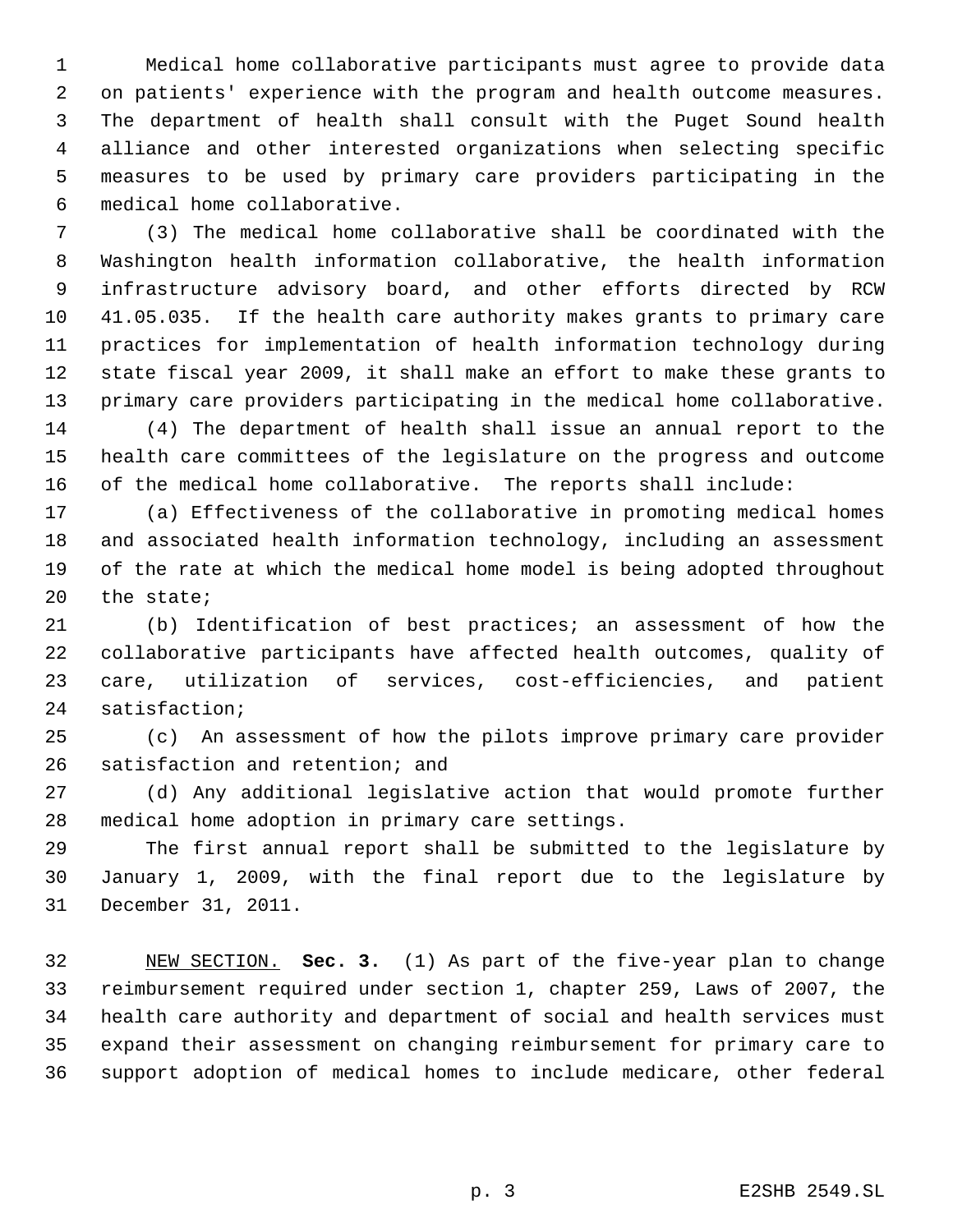and state payors, and third-party payors, including health carriers under Title 48 RCW and other self-funded payors.

 (2) The health care authority shall also collaborate with the Puget Sound health alliance, if that organization pursues a project on medical home reimbursement. The goal of the collaboration is to identify appropriate medical home reimbursement strategies and provider performance measurements for all payors, such as providing greater reimbursement rates for primary care physicians, and to garner support among payors and providers to adopt payment strategies that support medical home adoption and use.

 (3) The health care authority shall work with providers to develop reimbursement mechanisms that would reward primary care providers participating in the medical home collaborative program that demonstrate improved patient outcomes and provide activities including, but not limited to, the following:

 (a) Ensuring that all patients have access to and know how to use a nurse consultant;

 (b) Encouraging female patients to have a mammogram on the evidence-based recommended schedule;

 (c) Effectively implementing strategies designed to reduce 21 patients' use of emergency room care in cases that are not emergencies;

(d) Communicating with patients through electronic means; and

 (e) Effectively managing blood sugar levels of patients with diabetes.

 (4) The health care authority and the department of social and health services shall report their findings to the health care committees of the legislature by January 1, 2009, with a recommended timeline for adoption of payment and provider performance strategies and recommended legislative changes should legislative action be necessary.

NEW SECTION. **Sec. 4.** This act expires December 31, 2011.

 NEW SECTION. **Sec. 5.** If specific funding for the purposes of this act, referencing this act by bill or chapter number, is not provided by June 30, 2008, in the omnibus appropriations act, this act is null and